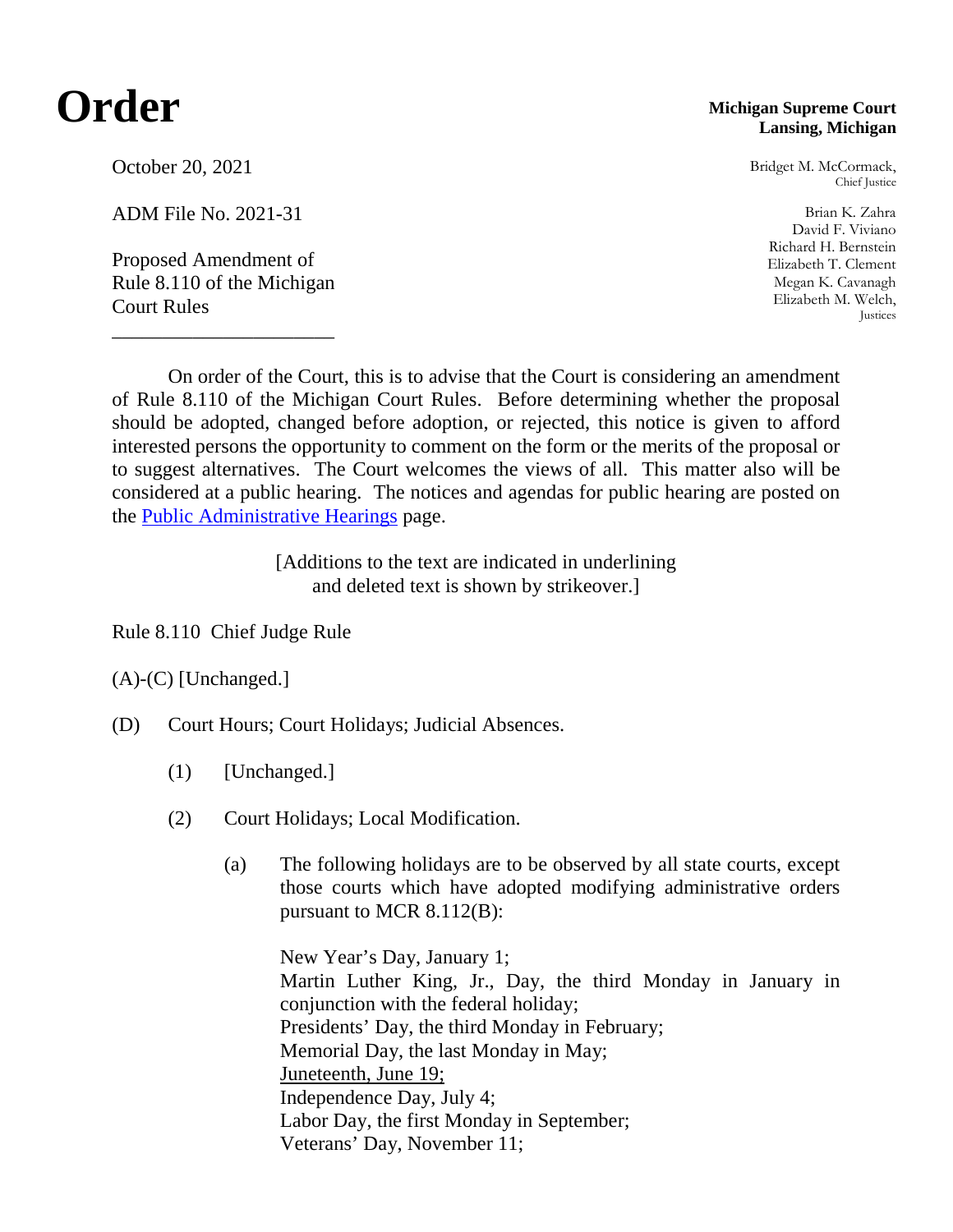Thanksgiving Day, the fourth Thursday in November; Friday after Thanksgiving; [Option A] Christmas Eve, December 24; [Option B] Christmas Day, December 25; New Year's Eve, December 31; [Option C] [Note that there is also Option D, which would be to add Juneteenth as a holiday and *not* omit another holiday.]

(b) When New Year's Day, Juneteenth, Independence Day, Veterans' Day, or Christmas Day falls on Saturday, the preceding Friday shall be a holiday. When New Year's Day, Juneteenth, Independence Day, Veterans' Day, or Christmas Day falls on Sunday, the following Monday shall be a holiday. When Christmas Eve or New Year's Eve falls on Friday, the preceding Thursday shall be a holiday. When Christmas Eve or New Year's Eve falls on Saturday or Sunday, the preceding Friday shall be a holiday. [Note that this provision would be updated to reflect if any of the holidays mentioned in subsection (a) are eliminated.]

(c)-(e) [Unchanged.]

(3)-(6) [Unchanged.]

*Staff Comment*: In light of the federal Act making Juneteenth a federal holiday [\(PL](https://www.govinfo.gov/content/pkg/PLAW-117publ17/pdf/PLAW-117publ17.pdf)  [117-17\)](https://www.govinfo.gov/content/pkg/PLAW-117publ17/pdf/PLAW-117publ17.pdf), this proposed amendment would similarly require that courts observe Juneteenth as a holiday. This proposed amendment is being considered in conjunction with other proposed amendments that would eliminate an existing holiday so as to retain the same number of holidays that are currently provided under the rule. The options the Court would like commenters to consider eliminating, if the commenters believe the number of holidays should remain the same, include the day after Thanksgiving, Christmas Eve, or New Year's Eve, similar to Federal legal holiday designations. For purposes of comment, commenters are invited to indicate their support or opposition to any of the proposed amendments individually or combined.

The staff comment is not an authoritative construction by the Court. In addition, adoption of a new rule or amendment in no way reflects a substantive determination by this Court.

A copy of this order will be given to the Secretary of the State Bar and to the State Court Administrator so that they can make the notifications specified in MCR 1.201. Comments on the proposal may be submitted by February 1, 2022 by clicking on the "Comment on this Proposal" link under this proposal on the [Court's Proposed & Adopted](https://www.courts.michigan.gov/rules-administrative-orders-and-jury-instructions/proposed-adopted/michigan-court-rules/)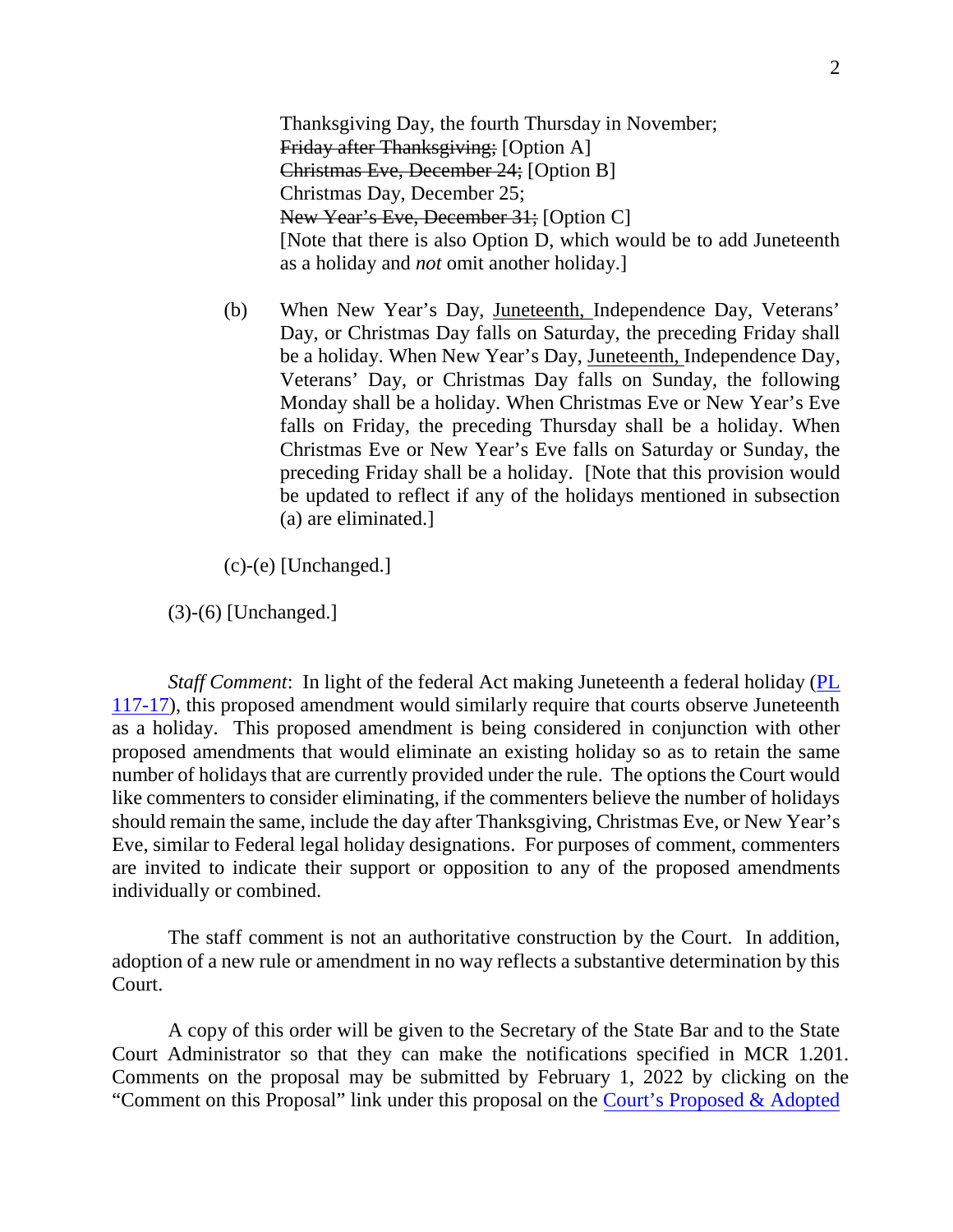3

[Orders on Administrative Matters](https://www.courts.michigan.gov/rules-administrative-orders-and-jury-instructions/proposed-adopted/michigan-court-rules/) page. You may also submit a comment in writing at P.O. Box 30052, Lansing, MI 48909 or via email at [ADMcomment@courts.mi.gov.](mailto:ADMcomment@courts.mi.gov) When filing a comment, please refer to ADM File No. 2021-31. Your comments and the comments of others will be posted under the chapter affected by this proposal.

VIVIANO, J. (*dissenting*). I dissent from the Court's decision to publish for comment a proposed court rule amendment adding Juneteenth to the list of weekday holidays that must be observed by all state courts. Juneteenth commemorates a date of historical significance to all Americans: on June 19, 1865, Major General Gordon Granger of the Union Army issued a general order proclaiming, in accordance with the Emancipation Proclamation, that all slaves in Texas (the last state of the Confederacy with institutional slavery) were free. Official recognition of the Juneteenth holiday has gained traction in recent years, and it became a federal holiday on June 17, 2021. PL 117-17; 135 Stat 287. But a number of years ago, in 2005, our Legislature adopted a law declaring that "the third Saturday in June of each year shall be known as 'Juneteenth National Freedom Day[.]' " MCL 435.361(1). The statute further provides that

[t]he legislature encourages individuals, educational institutions, and social, community, religious, labor, and business organizations to pause on Juneteenth National Freedom Day and reflect upon the strong survival instinct of the African-American slaves and the excitement and great joy with which African-Americans first celebrated the abolition of slavery. It is a reminder to all Americans of the status and importance of Americans of African descent as American citizens. [*Id*.]

Thus, our state has recognized and celebrated Juneteenth longer than most other jurisdictions, and well before it became fashionable to do so.

As I noted recently in another context, "[m]any of our trial courts—including some of our largest courts—are confronting a significant backlog of criminal and civil cases resulting from their inability to conduct in-person court proceedings for long stretches of time during the COVID-19 pandemic." Administrative Order No. 2021-7, Mich (2021) (VIVIANO,J., concurring in part and dissenting in part). Our Court already requires state courts to observe 12 holidays that occur or are celebrated on weekdays. MCR 8.110(D)(2). And these holidays are in addition to the 30 days of annual vacation leave that are available to judges. MCR  $8.110(D)(3)$ . Rather than adding to the list of weekday holidays, which would create added stress on our trial courts' ability to process and dispose of cases, or engage in a lengthy and contentious debate over the relative merits of Juneteenth and other holidays, I believe this Court should join with the Legislature by encouraging our judges, court staffs, litigants, attorneys, law enforcement, and others who work or have business in our state courts "to pause on Juneteenth National Freedom Day and reflect upon the strong survival instinct of the African-American slaves and the